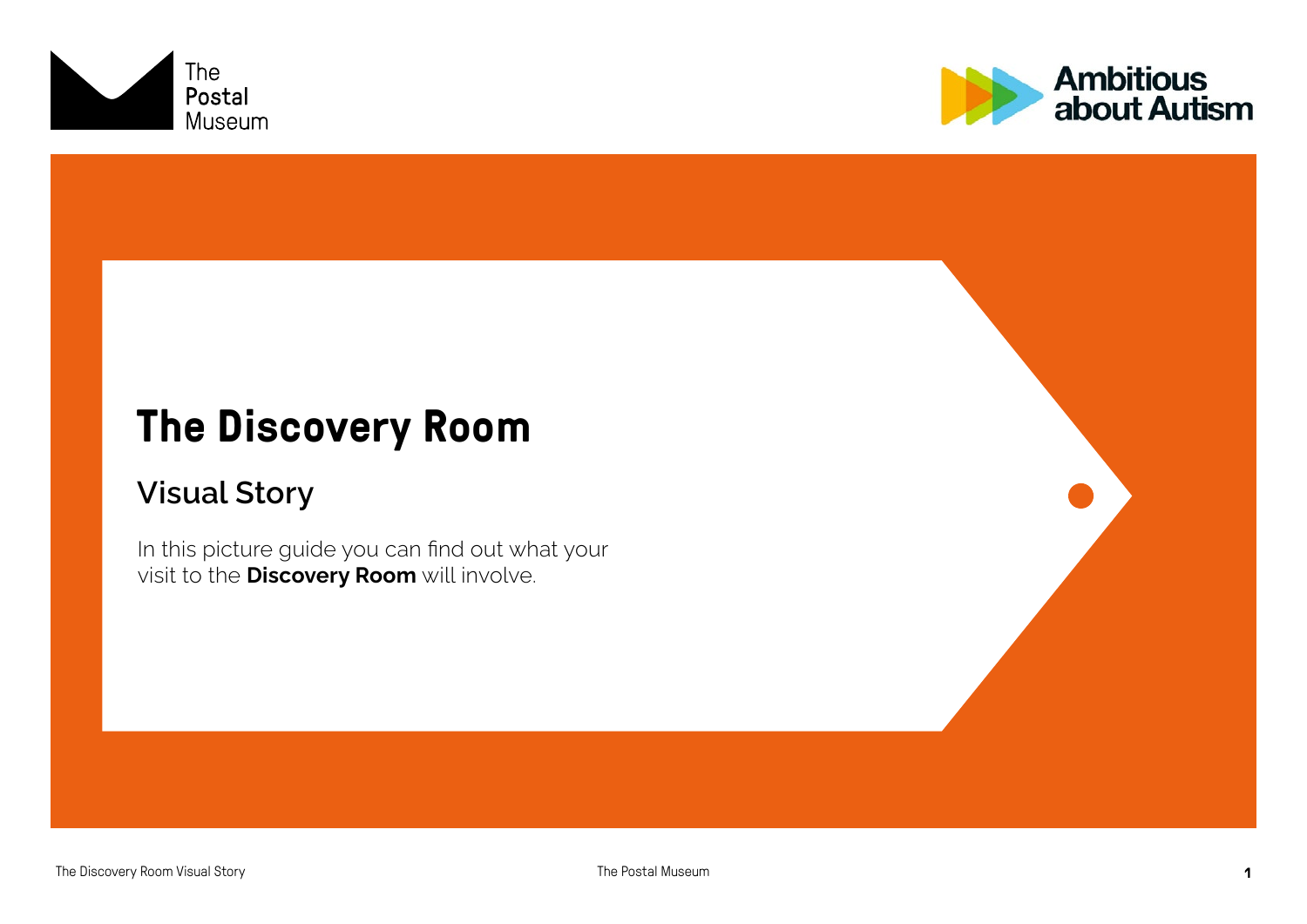# **Visiting the Discovery Room**

On your visit to The Postal Museum you can visit the **archive** which is called the Discovery Room.

The Discovery Room is on Level 1 and can be accessed using the **stairs or lift.** 

This room is where you can look at the archive materials and find out about people who worked for the postal service. You can also find out more about the items cared for by the museum. This includes information about items not on display in the exhibitions.

A team of **friendly archivists** can help you and answer any questions you might have.

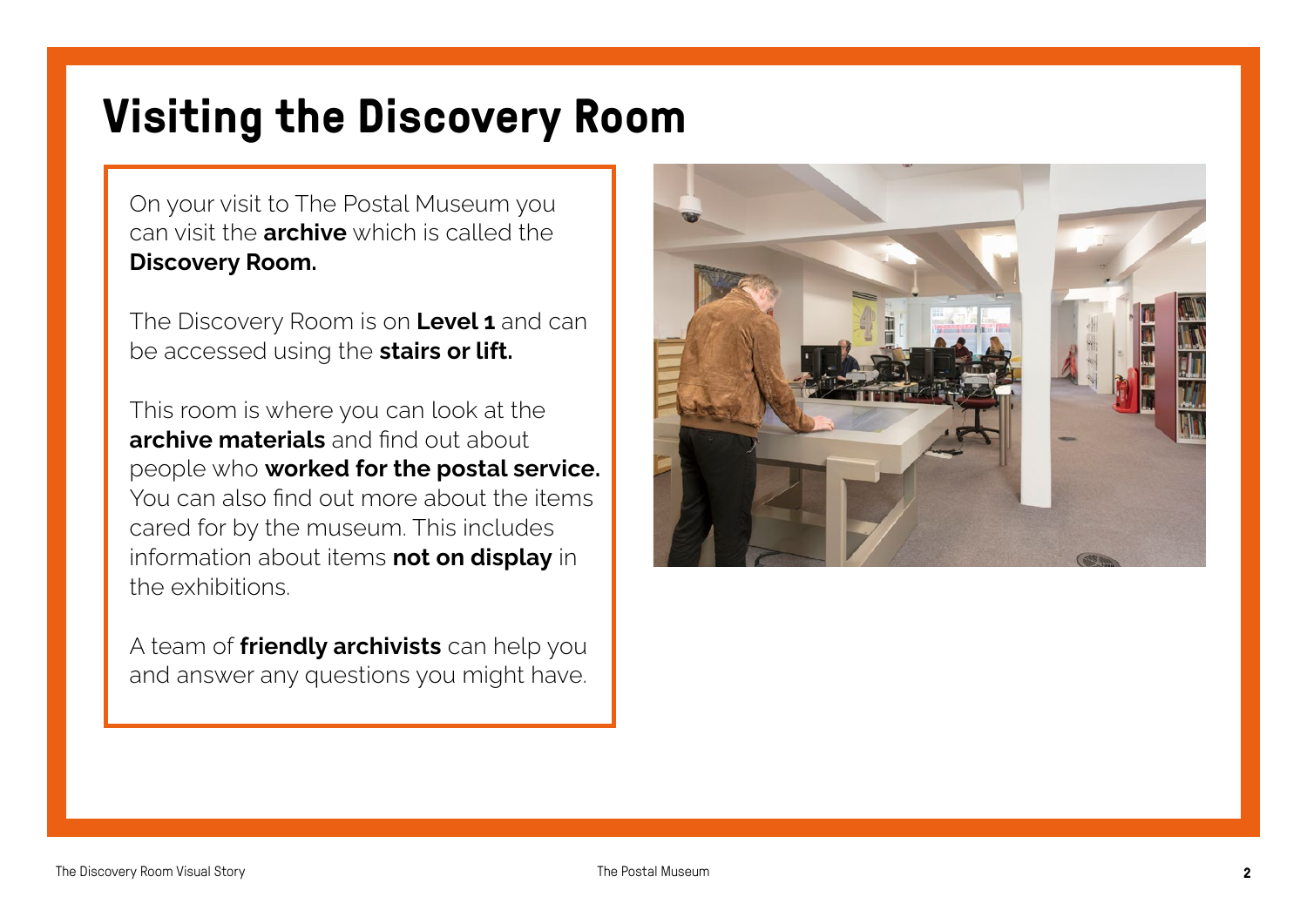# **Things to look at**

There are lots of things to look at in the Discovery Room.

You can use an *interactive screen* to search for **photographs and stamps** that the museum looks after.

You can look at **books in the library** and find out interesting facts.

You can use the **computers** to find out about people who worked for the postal service.

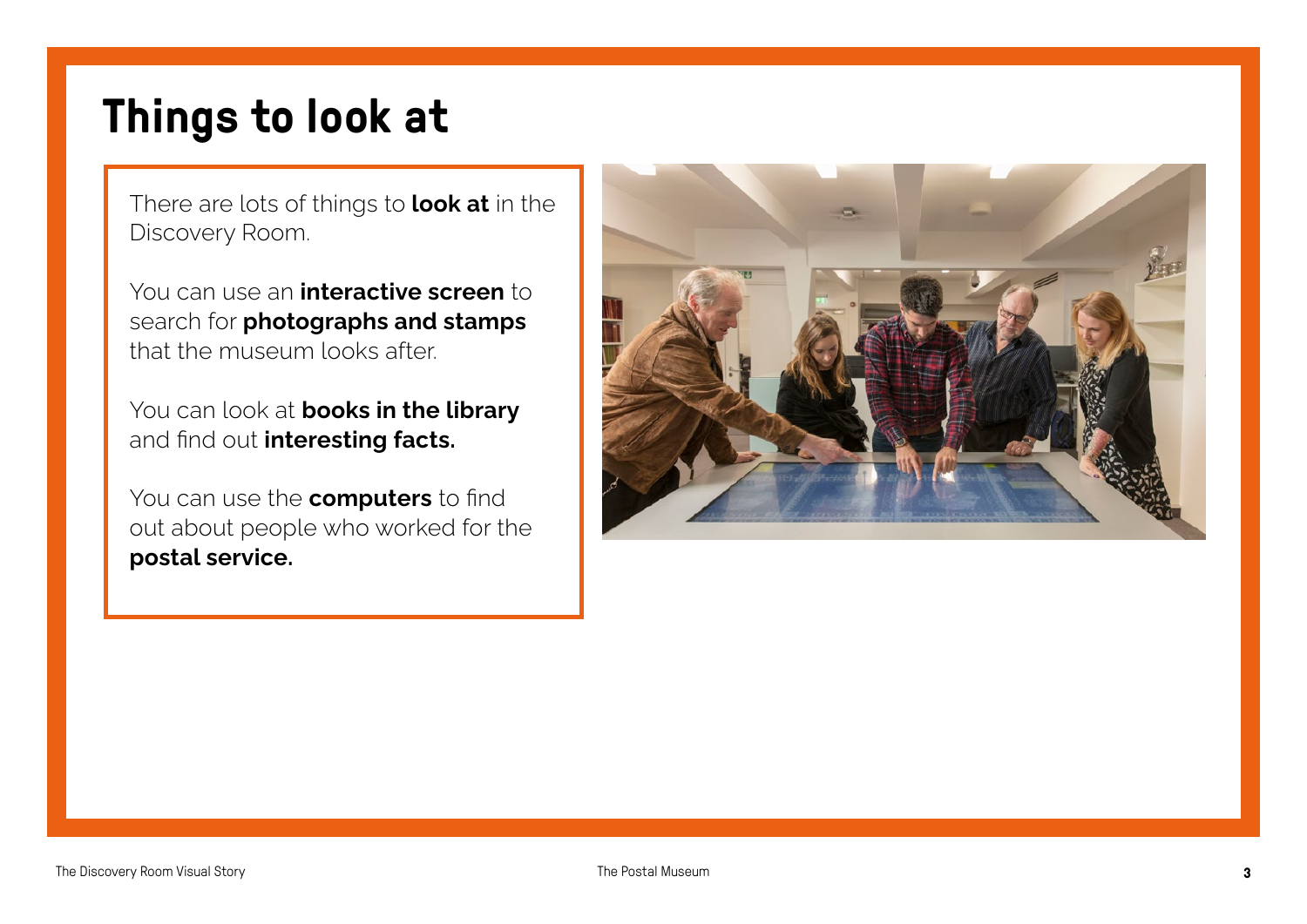# **The Discovery Room environment**

The room is **cold** because some of the items are very **delicate**. The cold temperature helps to keep them in good condition.

Food and drink **should not** be taken into the Discovery Room. This is so the items in the space do not get **damaged**.

Although it can sometimes get **busy**, the Discovery Room is a quiet place where you can sit and read because the people who use it need to concentrate.